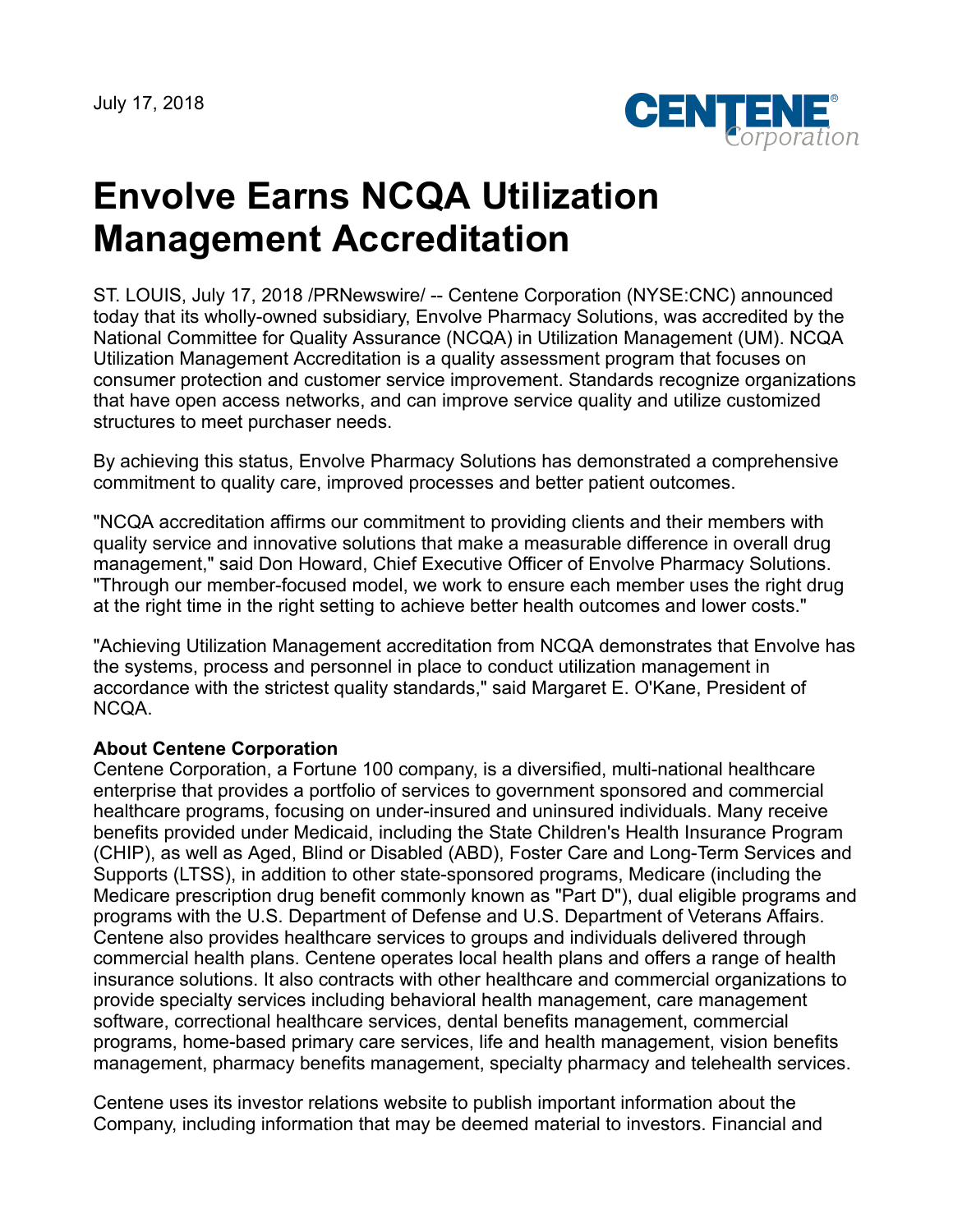other information about Centene is routinely posted and is accessible on Centene's investor relations website, <http://www.centene.com/investors>.

### **About Envolve, Inc. ®**

Envolve, Inc. is a family of health solutions, working together to make healthcare simpler, more effective and more accessible for everyone. As an agent for change in healthcare, Envolve is committed to transforming the health of the community, one person at a time. Envolve unifies medical management, care management and coordination, specialty pharmacy, PBM, vision, dental, behavioral health management, empowerment and education services, 24/7 nurse advice services, and data, analytics and IT solutions. For more information, please visit our website [www.envolvehealth.com](http://www.envolvehealth.com/) or contact us today at [info@envolvehealth.com](mailto:info@envolvehealth.com).

# **About NCQA**

NCQA is a private, non-profit organization dedicated to improving health care quality. NCQA accredits and certifies a wide range of health care organizations. It also recognizes clinicians and practices in key areas of performance. NCQA is committed to providing health care quality information for consumers, purchasers, health care providers and researchers.

# **Forward-Looking Statements**

*The company and its representatives may from time to time make written and oral forwardlooking statements within the meaning of the Private Securities Litigation Reform Act ("PSLRA") of 1995, including statements in this and other press releases, in presentations, filings with the Securities and Exchange Commission ("SEC"), reports to stockholders and in meetings with investors and analysts. In particular, the information provided in this press release may contain certain forward-looking statements with respect to the financial condition, results of operations and business of Centene and certain plans and objectives of Centene with respect thereto, including but not limited to the expected benefits of the acquisition ("Health Net Acquisition") of Health Net, Inc. ("Health Net") and the acquisition of New York State Catholic Health Plan, Inc., d/b/a Fidelis Care New York ("Fidelis Care") ("Fidelis Acquisition" or "Fidelis Care Transaction"). These forward-looking statements can be identified by the fact that they do not relate only to historical or current facts. Without limiting the foregoing, forward-looking statements often use words such as "anticipate", "seek", "target", "expect", "estimate", "intend", "plan", "goal", "believe", "hope", "aim", "continue", "will", "may", "can", "would", "could" or "should" or other words of similar meaning or the negative thereof. We intend such forward-looking statements to be covered by the safe-harbor provisions for forward-looking statements contained in PSLRA. A number of factors, variables or events could cause actual plans and results to differ materially from those expressed or implied in forward-looking statements. Such factors include, but are not limited to, Centene's ability to accurately predict and effectively manage health benefits and other operating expenses and reserves; competition; membership and revenue declines or unexpected trends; changes in healthcare practices, new technologies and advances in medicine; increased healthcare costs; changes in economic, political or market conditions; changes in federal or state laws or regulations, including changes with respect to income tax reform or government healthcare programs as well as changes with respect to the Patient Protection and Affordable Care Act and the Health Care and Education Affordability Reconciliation Act and any regulations enacted thereunder that may result from changing political conditions; rate cuts or other payment reductions or delays by governmental payors and other risks and uncertainties affecting Centene's government businesses; Centene's ability to adequately price products on federally facilitated and state based Health Insurance Marketplaces; tax matters; disasters or major epidemics; the outcome of legal and regulatory proceedings; changes in expected contract start dates; provider, state, federal and other*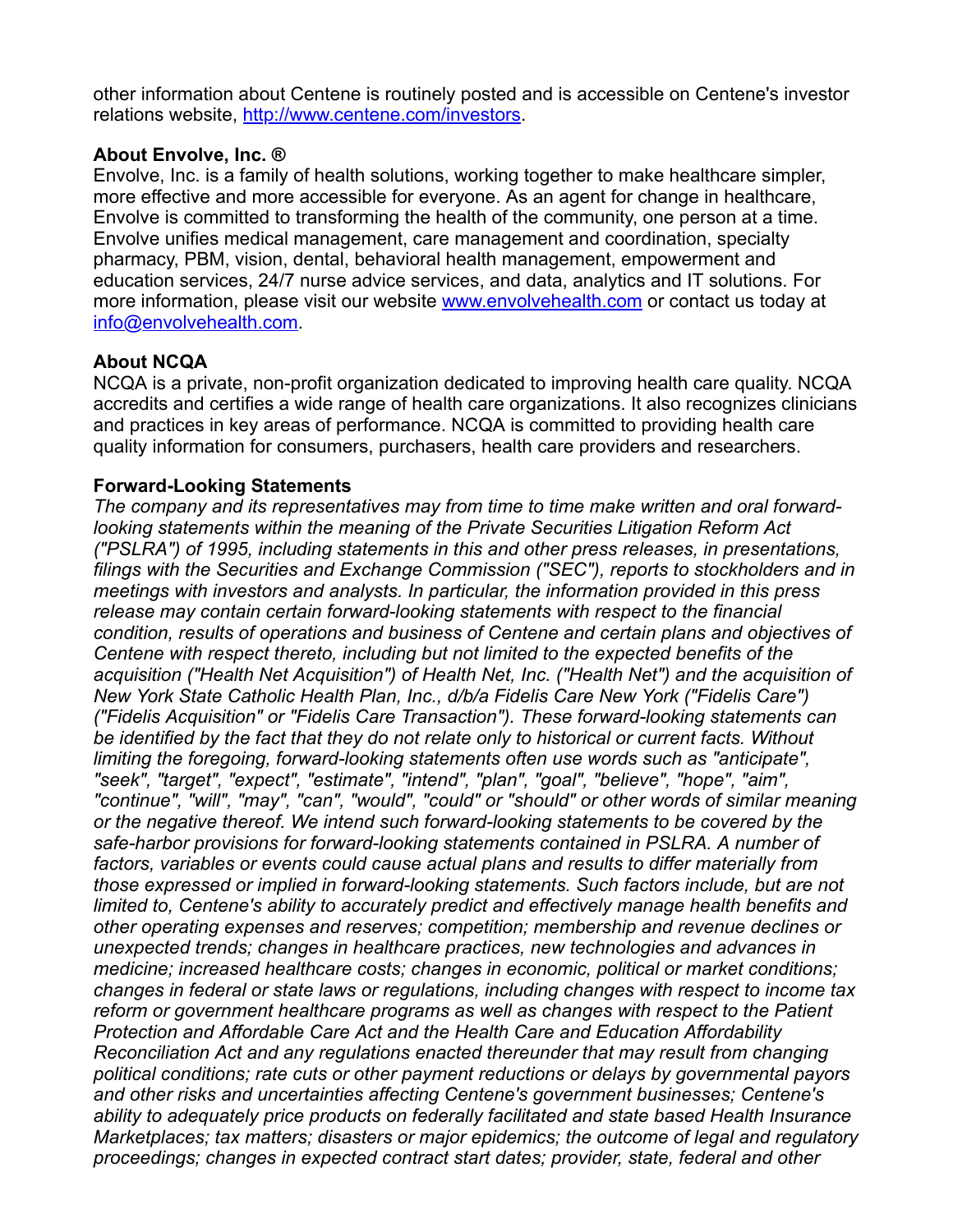*contract changes and timing of regulatory approval of contracts; the expiration, suspension or termination of Centene or Fidelis Care's contracts with federal or state governments (including but not limited to Medicaid, Medicare, TRICARE or other customers); the difficulty of predicting the timing or outcome of pending or future litigation or government investigations; challenges to Centene or Fidelis Care's contract awards; cyber-attacks or other privacy or data security incidents; the possibility that the expected synergies and value creation from acquired businesses, including, without limitation, the Health Net Acquisition and the Fidelis Acquisition, will not be realized, or will not be realized within the expected time period, including, but not limited to, as a result of any failure to obtain any regulatory, governmental or third party consents or approvals in connection with the Fidelis Acquisition or any conditions, terms, obligations or restrictions imposed in connection with the receipt of such consents or approvals; the exertion of management's time and Centene's resources, and other expenses incurred and business changes required in connection with complying with the undertakings in connection with any regulatory, governmental or third party consents or approvals for the Health Net Acquisition or the Fidelis Acquisition; disruption caused by significant completed and pending acquisitions, including the Health Net Acquisition and the Fidelis Acquisition, making it more difficult to maintain business and operational relationships; the risk that unexpected costs will be incurred in connection with the completion and/or integration of acquisition transactions, including among others, the Health Net Acquisition and the Fidelis Acquisition; changes in expected closing dates, estimated purchase price and accretion for acquisitions; the risk that acquired businesses and pending acquisitions, including Health Net and Fidelis Care, will not be integrated successfully; the risk that the conditions to the completion of the Fidelis Acquisition may not be satisfied or completed on a timely basis, or at all; failure to obtain or receive any required regulatory approvals, consents or clearances for the Fidelis Acquisition, and the risk that, even if so obtained or received, regulatory authorities impose conditions on the completion of the transaction that could require the exertion of management's time and Centene's resources, or otherwise have an adverse effect on Centene or the completion of the Fidelis Acquisition; business uncertainties and contractual restrictions while the Fidelis Acquisition is pending, which could adversely affect Centene's business and operations; change of control provisions or other provisions in certain agreements to which Fidelis Care is a party, which may be triggered by the completion of the Fidelis Acquisition; loss of management personnel and other key employees due to uncertainties associated with the Fidelis Acquisition; the risk that, following completion of the Fidelis Acquisition, the combined company may not be able to effectively manage its expanded operations; restrictions and limitations that may stem from the financing arrangements that the combined company will enter into in connection with the Fidelis Acquisition; Centene's ability to achieve improvement in the Centers for Medicare and Medicaid Services ("CMS") Star ratings and maintain or achieve improvement in other quality scores in each case that can impact revenue and future growth; availability of debt and equity financing, on terms that are favorable to Centene; inflation; foreign currency fluctuations; and risks and uncertainties discussed in the reports that Centene has filed with the SEC. These forward-looking statements reflect Centene's current views with respect to future events and are based on numerous assumptions and assessments made by Centene in light of its experience and perception of historical trends, current conditions, business strategies, operating environments, future developments and other factors it believes appropriate. By their nature, forward-looking statements involve known and unknown risks and uncertainties and are subject to change because they relate to events and depend on circumstances that will occur in the future. The factors described in the context of such forward-looking statements in this press release could cause Centene's plans with respect to the Health Net Acquisition, actual results, performance or achievements, industry results and developments to differ materially from those expressed in or implied by such forward-looking statements. Although*